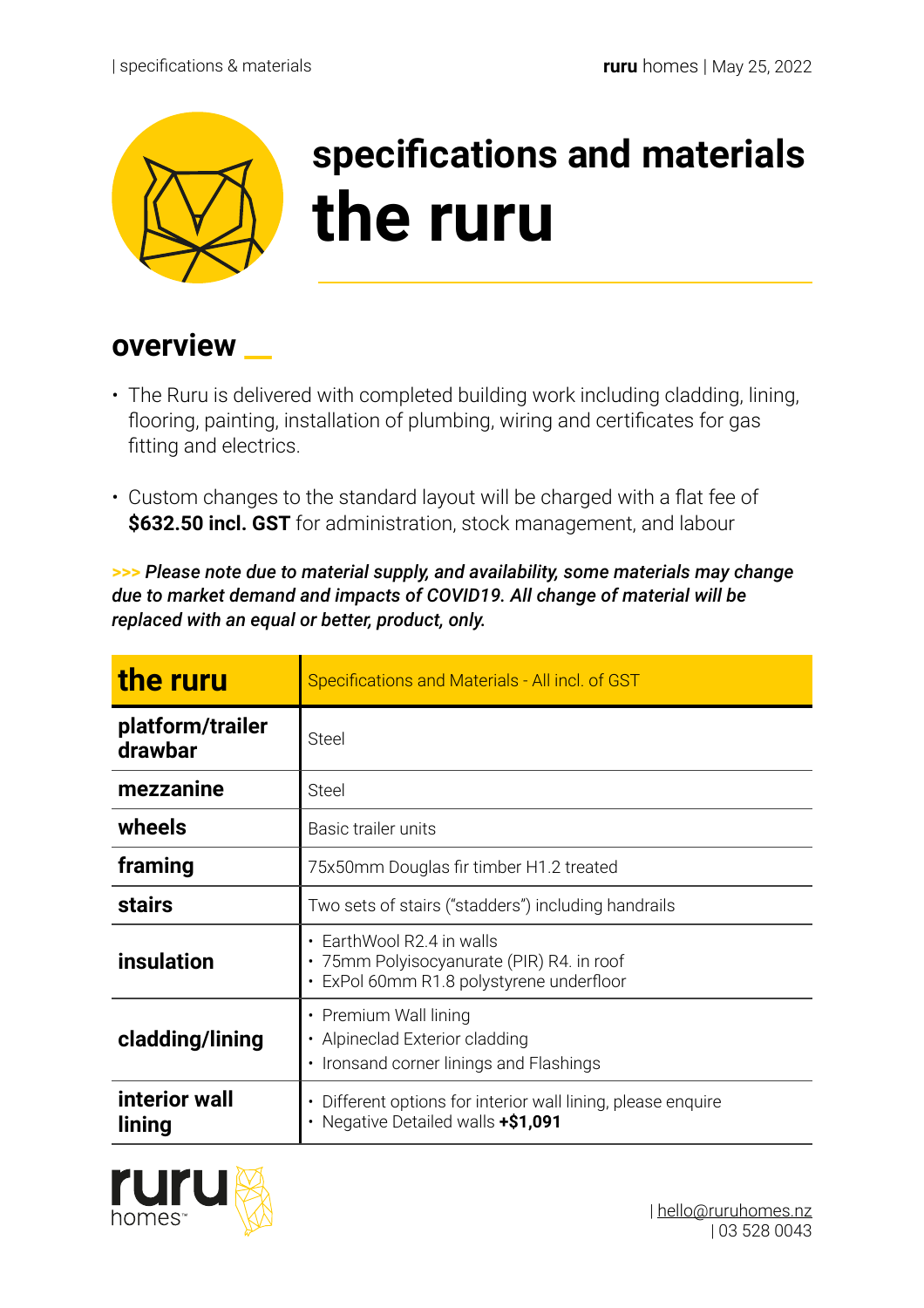| the ruru  | Specifications and Materials - All incl. of GST                                                                                                                                                                                                                                                                                                                                                                                                                                  |
|-----------|----------------------------------------------------------------------------------------------------------------------------------------------------------------------------------------------------------------------------------------------------------------------------------------------------------------------------------------------------------------------------------------------------------------------------------------------------------------------------------|
| windows   | Double glazed aluminium windows and doors, ironsand                                                                                                                                                                                                                                                                                                                                                                                                                              |
| roofing   | · SIP structural roofing panels<br>• Gutter and downpipe<br>· Ironsand coloured downpipes                                                                                                                                                                                                                                                                                                                                                                                        |
| flooring  | · 19mm plywood underlining<br>• Durable, high end vinyl flooring                                                                                                                                                                                                                                                                                                                                                                                                                 |
| paint     | • All walls - low VOC paint<br>• Paint jobs are carried out by a professional painters/decorators only<br>• Different choice of colour starting at +\$980                                                                                                                                                                                                                                                                                                                        |
| kitchen   | • Kitchen cabinets including drawers, doors and handles<br>· Stainless steel kitchen sink<br>• Chrome finished kitchen taps<br>• Hardwood kitchen bench top (acacia or bamboo)<br>• 4 burner gas stove<br>• Electric inbuilt oven<br>· 600mm dishwasher<br>Please note, fridge not included and enquire for changes of appliances,<br>booking of extras or delivery without a kitchen.                                                                                           |
| bathroom  | • Bambooloo composting toilet +\$1,350<br>• Cinderella Incinerating Gas toilet install + \$9,620<br>• Flushing Toilet - Raymor Atlanta Install/Plumbing +\$1,450<br>• 900mm wide vanity unit, porcelain basin, chrome finished tapware<br>• 900x900x2100mm shower with glass doors, chrome finished tapware<br>Upgrade to 1200x900x2100mm shower +\$1,290<br>• Extractor fan<br>Connection points for power and water for washing machine and<br>dryer (appliances not included) |
| water/gas | • Water heating for bathroom/kitchen - Rinnai Infinity 16L Califont<br>Mains water hookup or water pump hookup available<br>• CEG Ecojet 500 Pressure Pump +\$1,672<br>• Connected and certified for LPG gas cooking                                                                                                                                                                                                                                                             |
| lighting  | • Ample LED strips and power points in all rooms                                                                                                                                                                                                                                                                                                                                                                                                                                 |

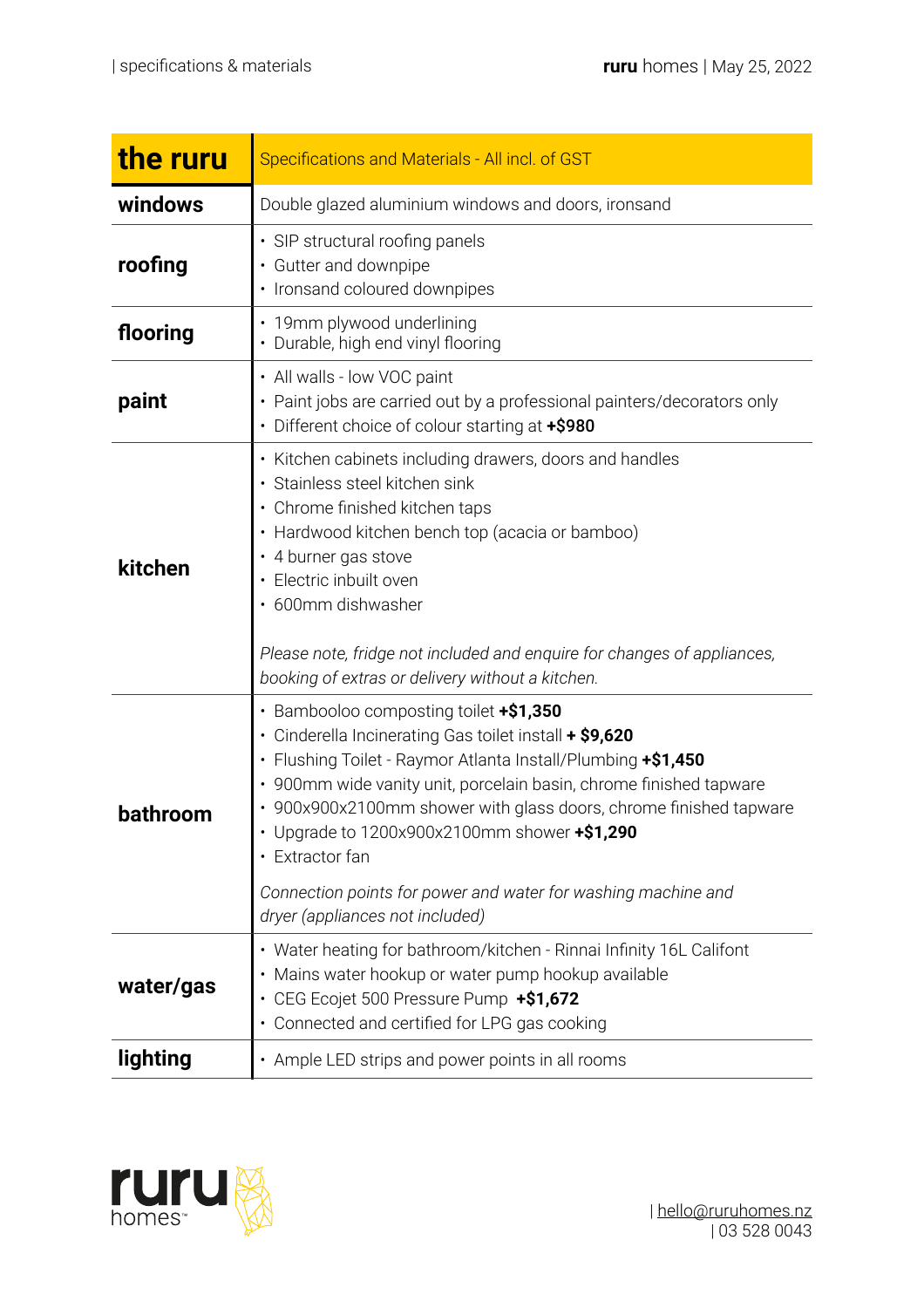| the ruru      | Specifications and Materials - All incl. of GST                                                                                                                                                                                                                                                                                                                                      |
|---------------|--------------------------------------------------------------------------------------------------------------------------------------------------------------------------------------------------------------------------------------------------------------------------------------------------------------------------------------------------------------------------------------|
| heating       | Option 1:<br>• Daikin Highwall heat pump<br>• Cooling capacity: 0.9-4.2kw<br>• Heating capacity: 0.9-5.5kw<br>Price includes complete installation and isolator.<br><b>Option 2:</b><br>• Woodburner on tiles with heat shield (baby iron), complete with<br>flue kit fully installed and certified<br>• Wagener Sparky Clean Air<br>Option 1+2:<br>$\cdot$ Take both: $\pm$ \$4,140 |
| certification | • Certified installation of electrics and gas<br>Electrical warrant of fitness and gas certification will be provided<br>• Carbon Monoxide Detector installed and certified<br>• LPG Detector and Smoke alarm installed and certified<br>All electrical and gas-fitting work will be carried out by qualified<br>professionals                                                       |





| [hello@ruruhomes.nz](mailto:hello@ruruhomes.nz) | 03 528 0043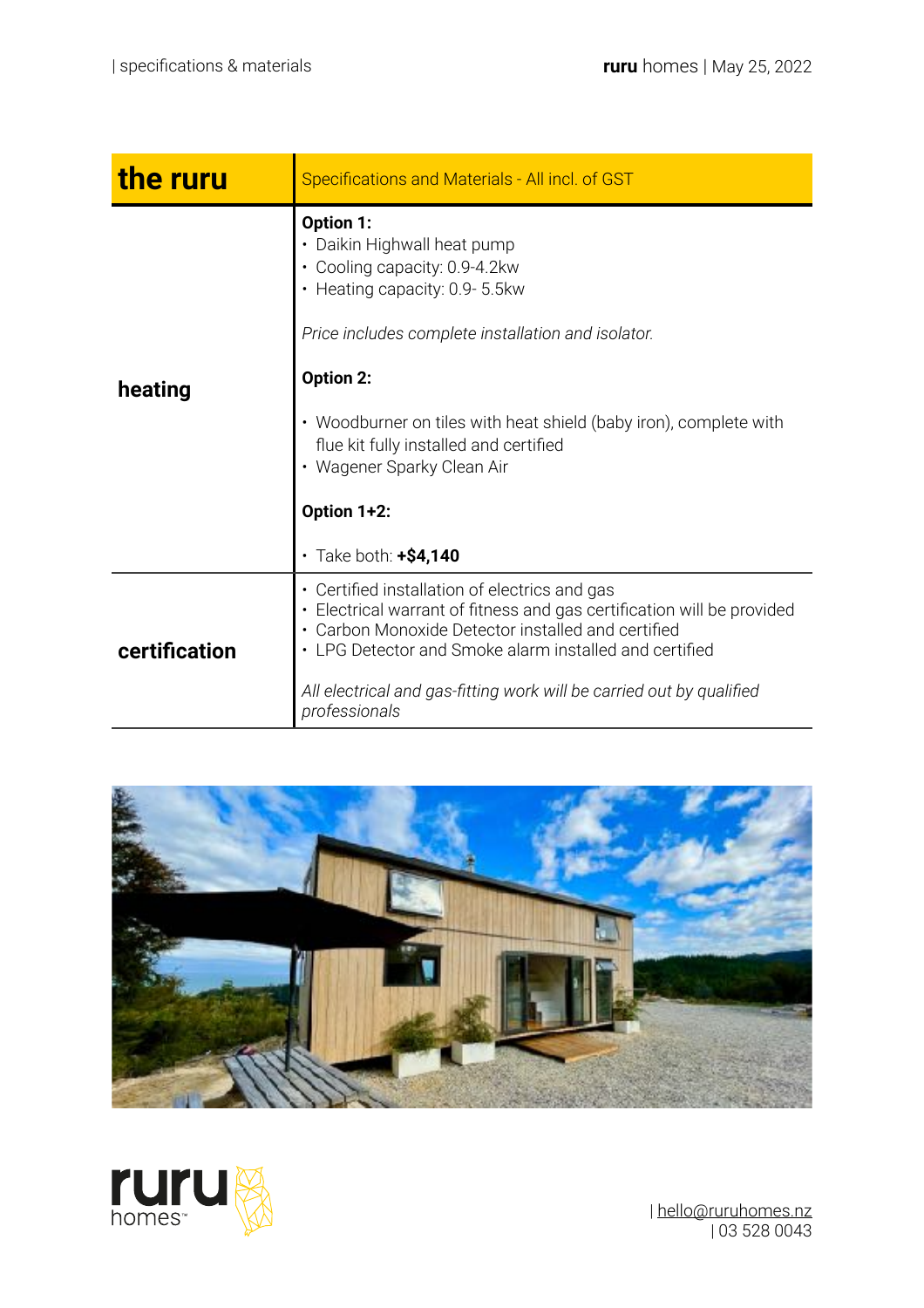

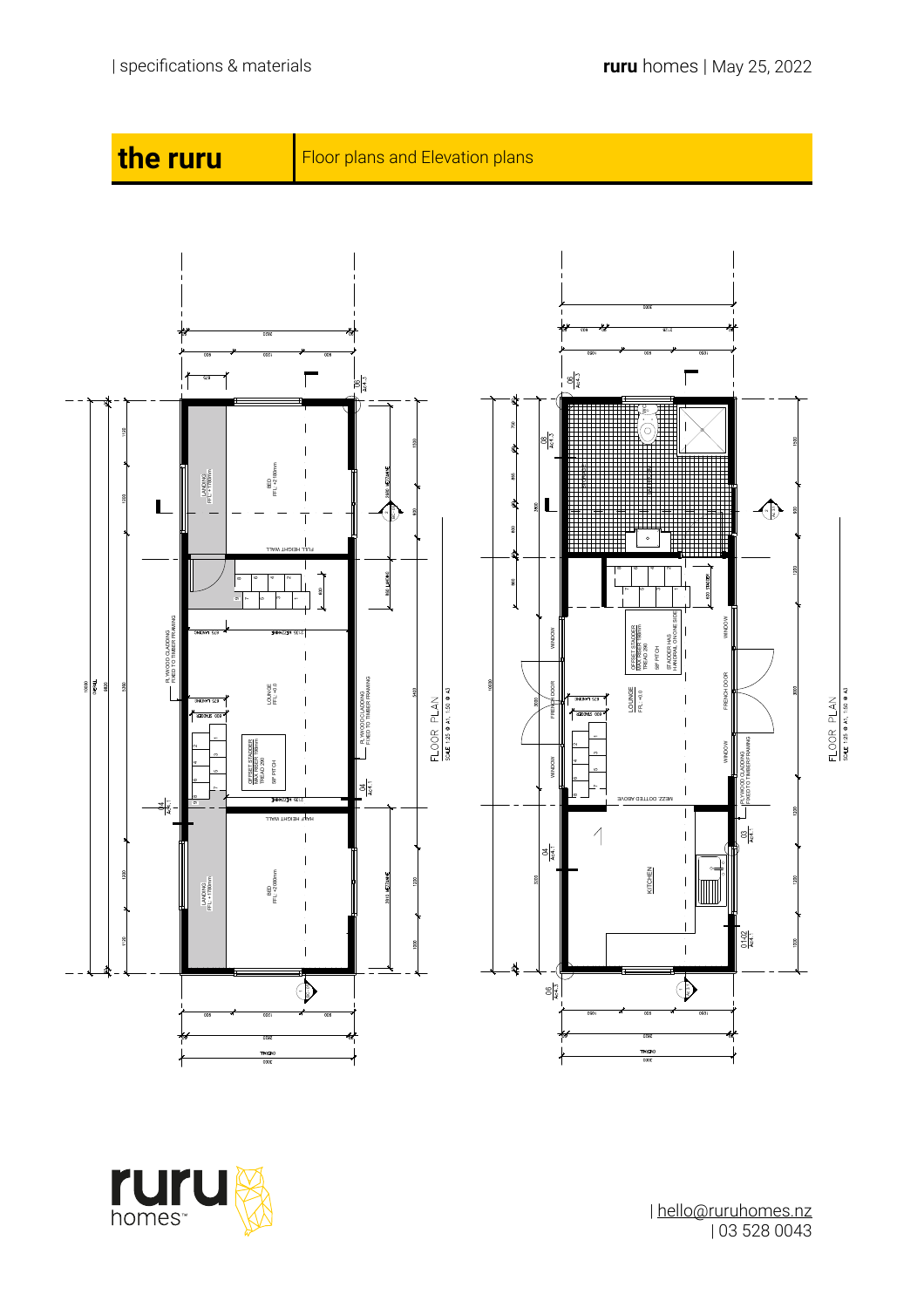